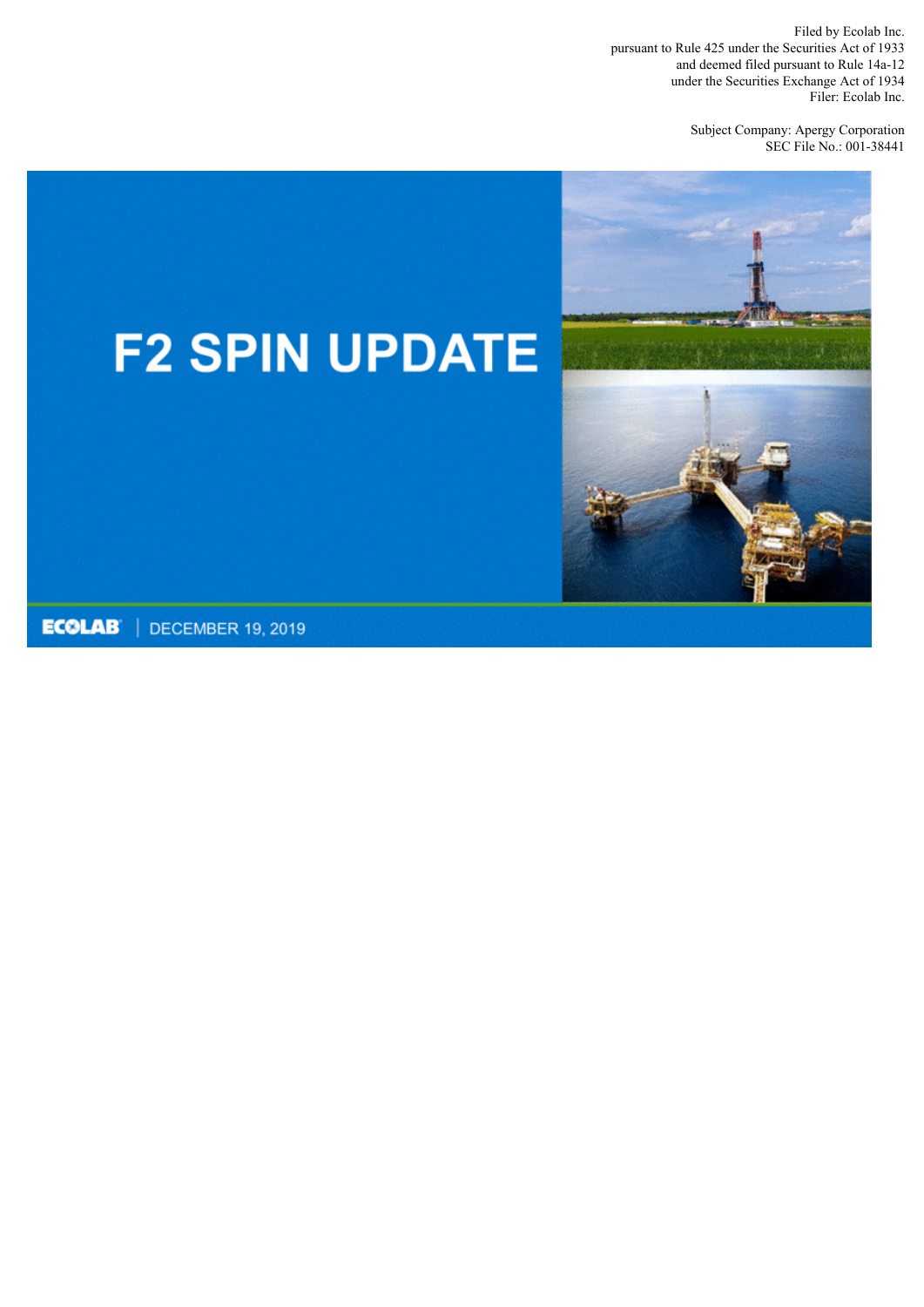#### **CAUTIONARY NOTES ON FORWARD LOOKING STATEMENTS**

This communication includes "forward-looking statements" as that term is defined in Section 27A of the Securities Act of 1933, as amended, and Section 21E of the Securities Exchange Act of 1934, as amended by the Private S

These forward-looking statements are based on Apergy, ChampionX and Ecolatis current expectations and are subject to risks and uncertainties, which may cause actual results to differ materially from Apergy, ChampionX and E

tents, whether as a result of new inform forward-looking statements speak only as of the date of this communication. None of Apergy, ChampionX or Ecolab undertakes any obligation to update<br>lopment, future events or otherwise, except as required by law. Readers ar pdate any forward-looking state

#### Important Information About the Transaction and Where to Find It

In connection with the proposed transaction, Apergy and ChampionX intend to fite registration statements with the SEC. Apergy will also file a proxy statement. Ecolab stockholders are urged to read the prospectus and/or in

#### Participants in the Solicitation

This communication is not a solicitation of a proxy from any security holder of Apergy. However, Apergy, Ecolab and certain of their respective directors and executive officers may be deemed to be participants in the solic

#### No Offer or Solicitation

This communication is not intended to and shall not constitute an offer to sell or the solicitation of an offer to sell or the solicitation of an offer to buy any securities or a solicitation of any vote of approval, nor s ale of securities<br>--- meeting the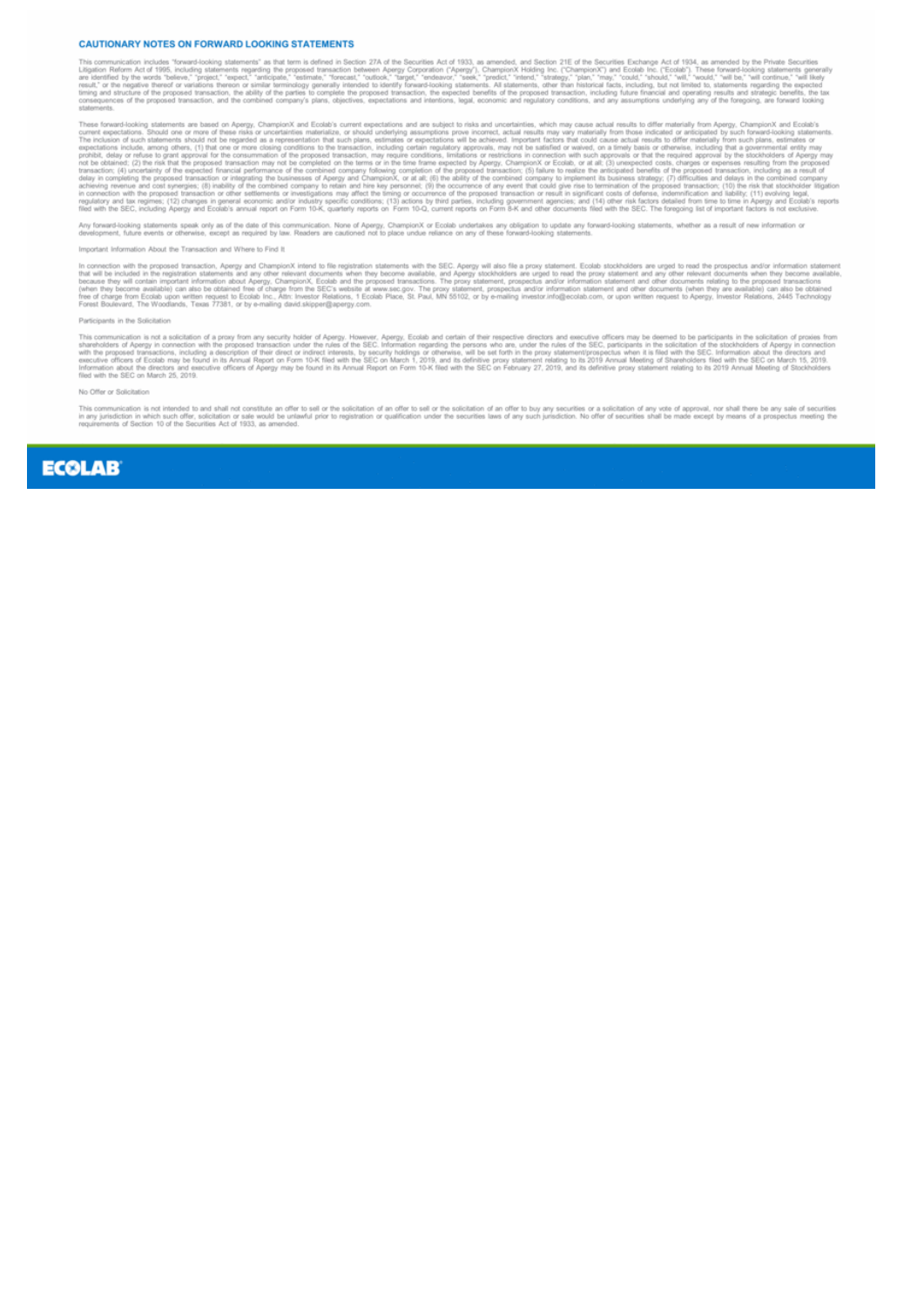### What we are announcing

### Our Upstream business's transition to **ChampionX is evolving in an exciting way**

**New opportunities for accelerated** growth, more success and focus on the Upstream market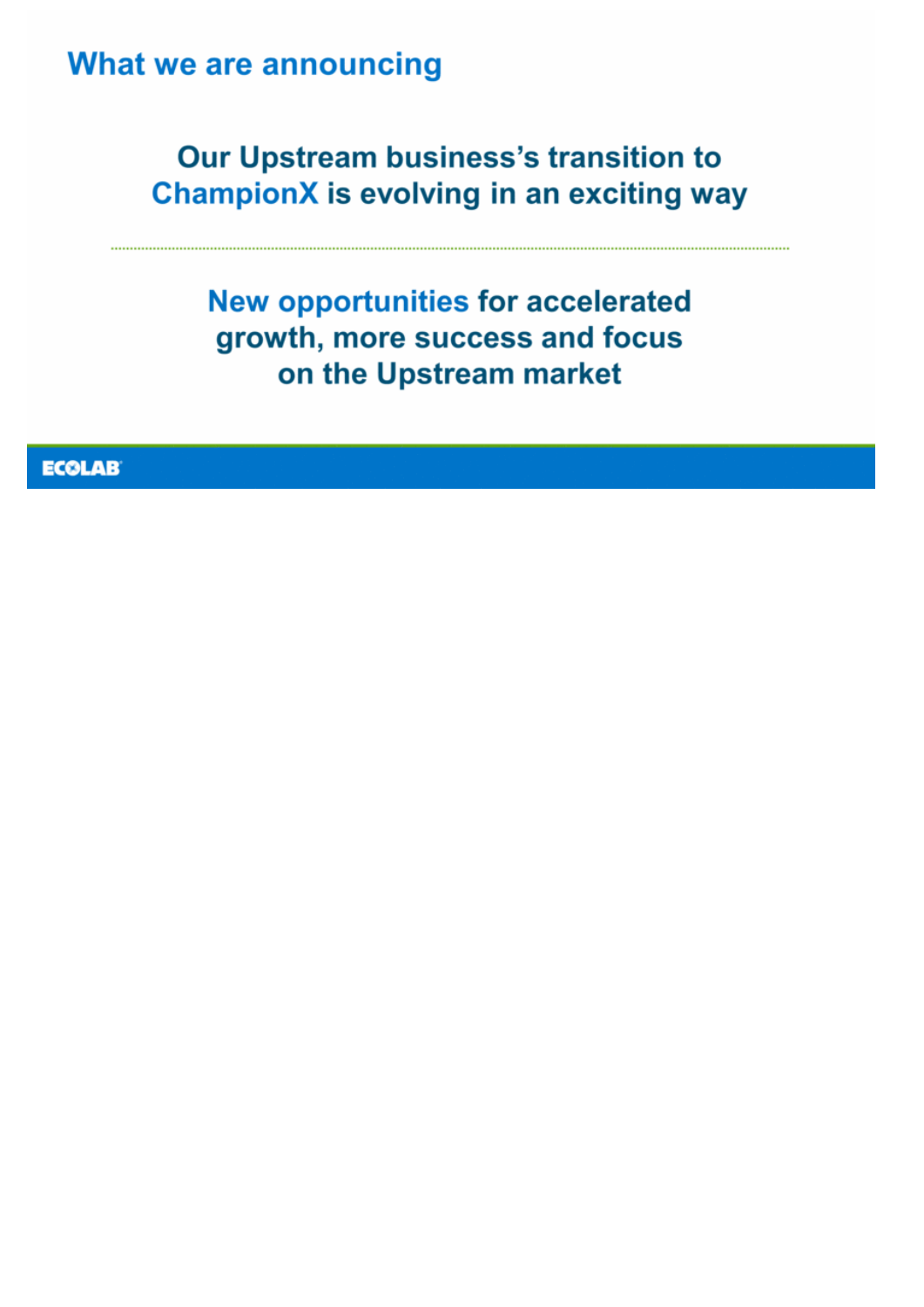# The new direction: spin off and merge

- After the spin-off, ChampionX will merge with Apergy, a leading oilfield technology public company
- Combines ChampionX's market-leading chemistry solutions and service with Apergy's drilling and artificial lift technology
- New company will be a ~\$3.5B combined company with 8,000+ employees
- ChampionX will account for two-thirds of the combined company's revenue

An Ecolab Company

■ Expect this to be complete by the end of 2Q 2020

**NALCO Champion Apergy UPSTREAM**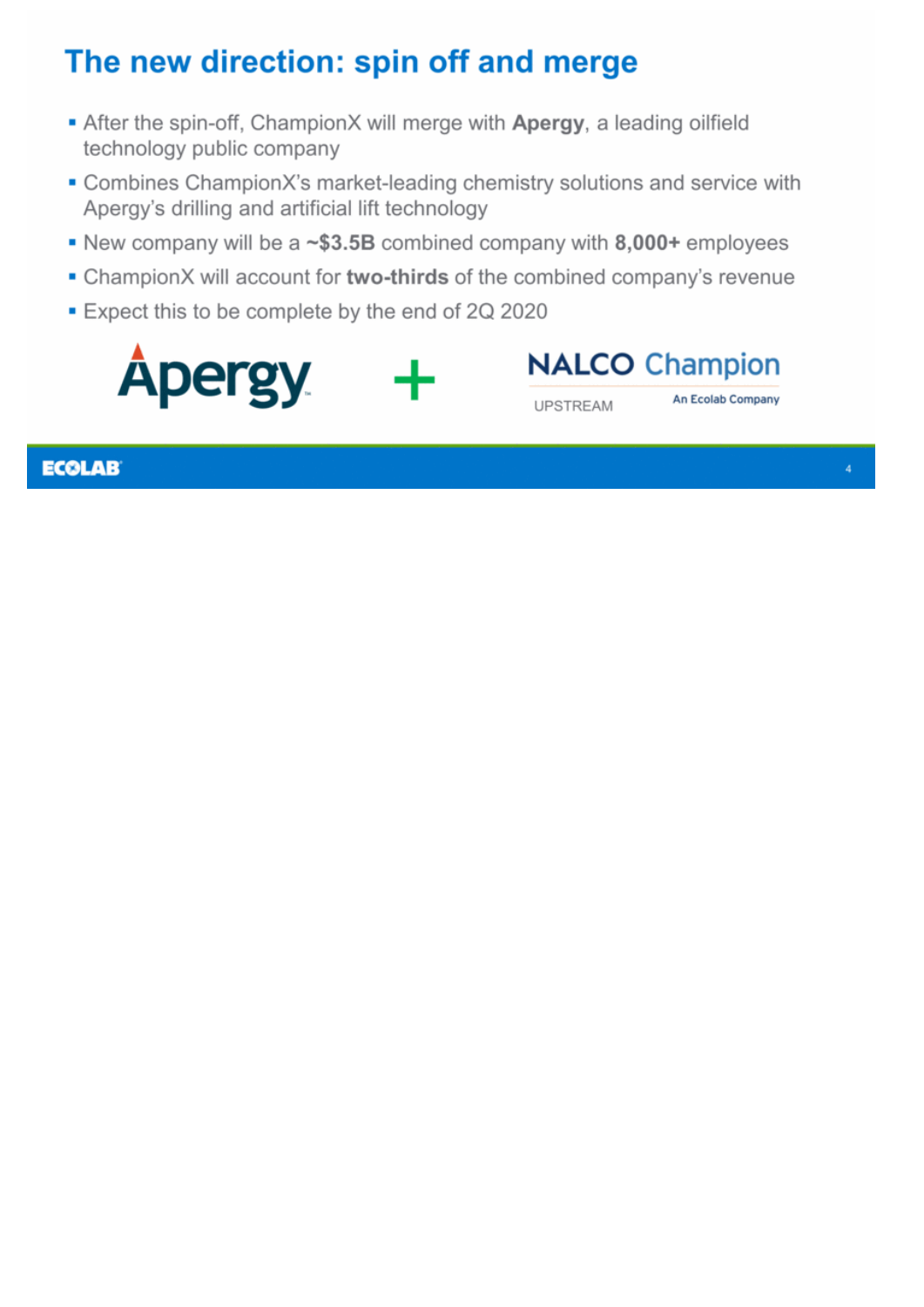# Why this is an awesome opportunity

| <b>MARKET-SHAPING</b><br><b>CUSTOMER FOCUS</b>   | • The new company becomes the <b>industry leader</b> in<br>chemical and artificial lift solutions across the well's life<br>cycle that optimize production and deliver unmatched value       |
|--------------------------------------------------|----------------------------------------------------------------------------------------------------------------------------------------------------------------------------------------------|
| <b>BIG GROWTH</b><br><b>OPPORTUNITY</b>          | Apergy can leverage ChampionX's global presence to<br>grow quickly in new markets<br>• ChampionX can leverage Apergy's <b>digital oilfield offering</b>                                      |
| <b>MEANINGFUL SCALE</b><br><b>AND CAPABILITY</b> | • Combined company will have greater <b>financial strength</b> ,<br>enabling the ability to make smart, focused investments<br>Ability to leverage Apergy's <b>public company capability</b> |
| ECOLAB                                           |                                                                                                                                                                                              |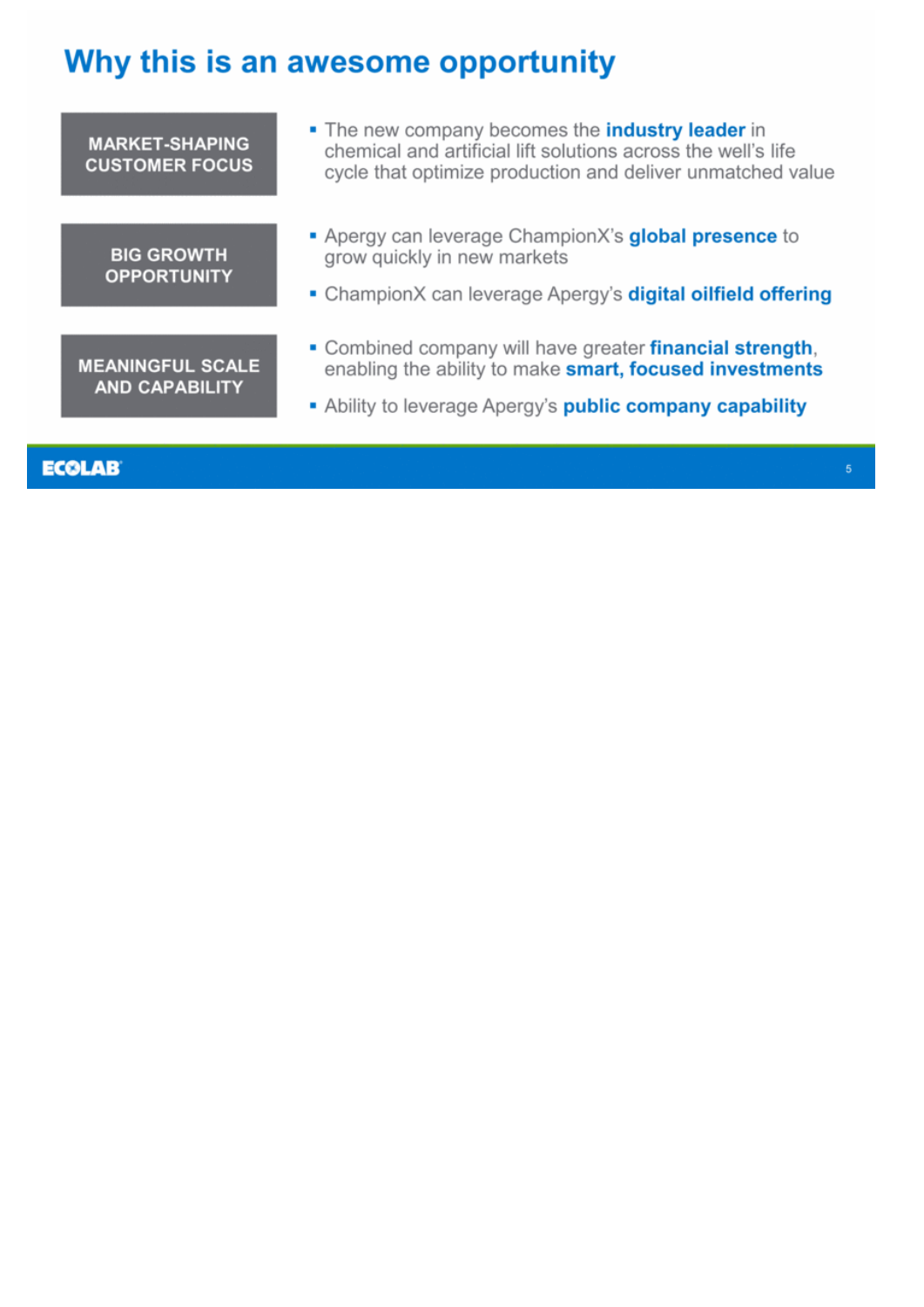# **About Apergy**

- Created in spin-off from Dover Corporation in 2018
- Offers end-to-end suite of drilling and production technologies and services
- Headquartered in The Woodlands, TX
- More than 2,000 customers globally
- About 80% of revenue in North America
- Includes many industry-leading and well-respected brands



2018 Revenue: \$1.2 billion

About 3,000 employees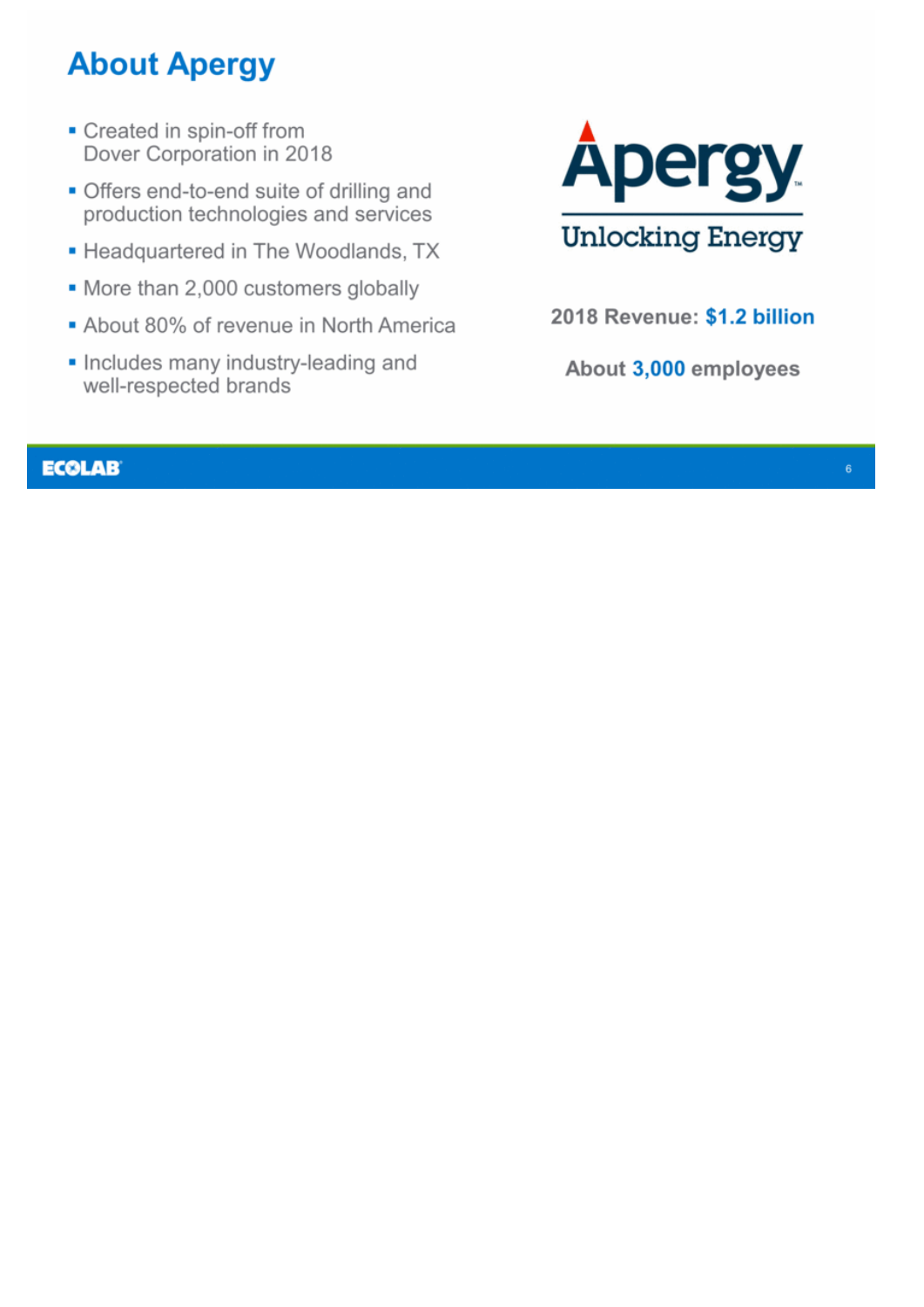## **Combined company's leadership**

- Continuing strong focus on culture, engagement and empowerment
- Apergy and Upstream will<br>work together to define full leadership team for combined organization
- · Full leadership structure announcement planned prior to completion of transaction



Soma **Somasundaram** President and CEO



**Deric Bryant** Chief Operating Officer



Jay **Nutt** SVP and CFO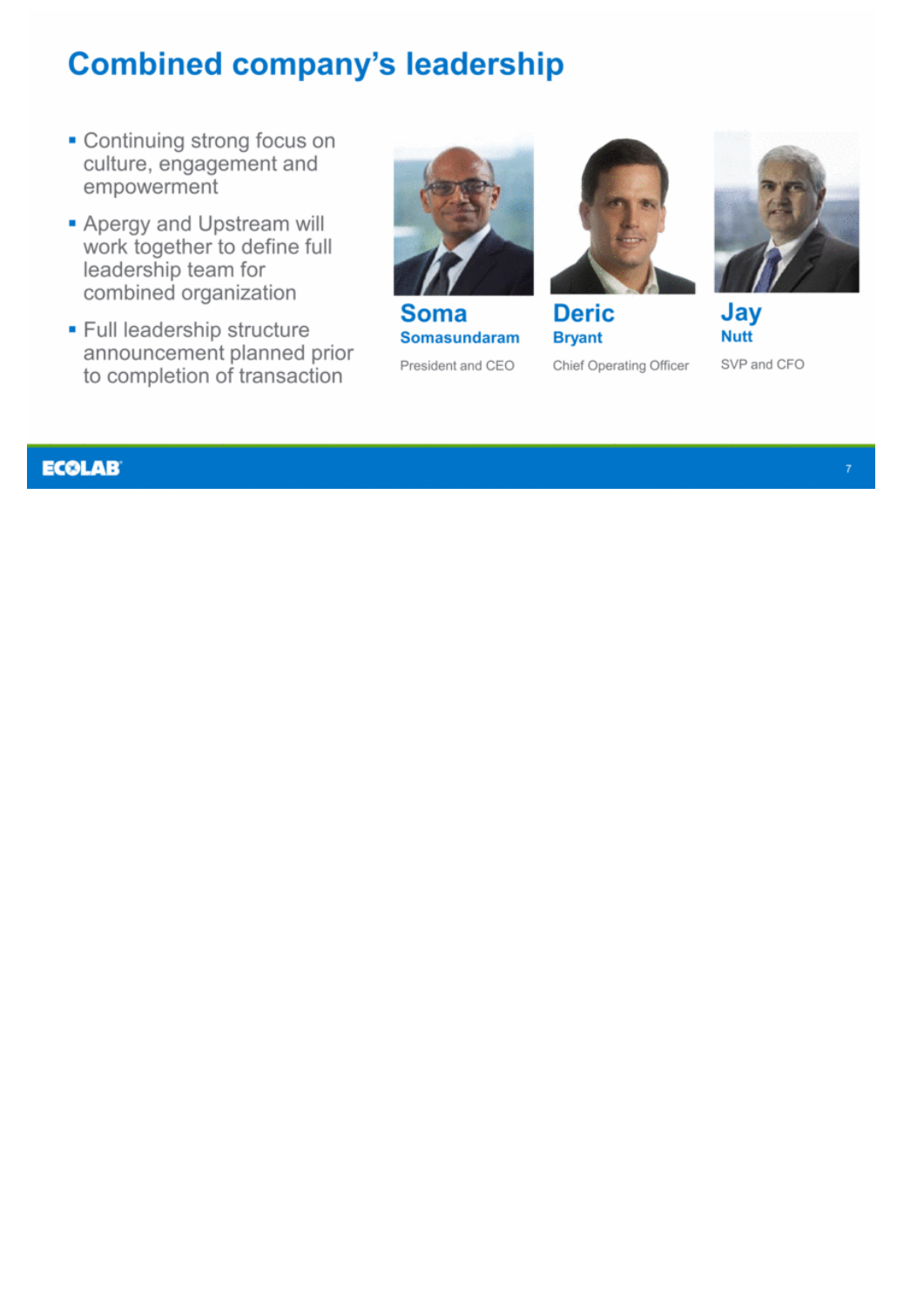# Why it's great for associates

- **Apergy and ChampionX cultures are** well-aligned
	- Shared commitment to safety
	- · Focus on people
	- **Emphasizing empowerment**
- Creates more opportunity for associates
	- Chance to grow the business in new markets through cross-selling
	- Larger organization means more potential career opportunities for associates



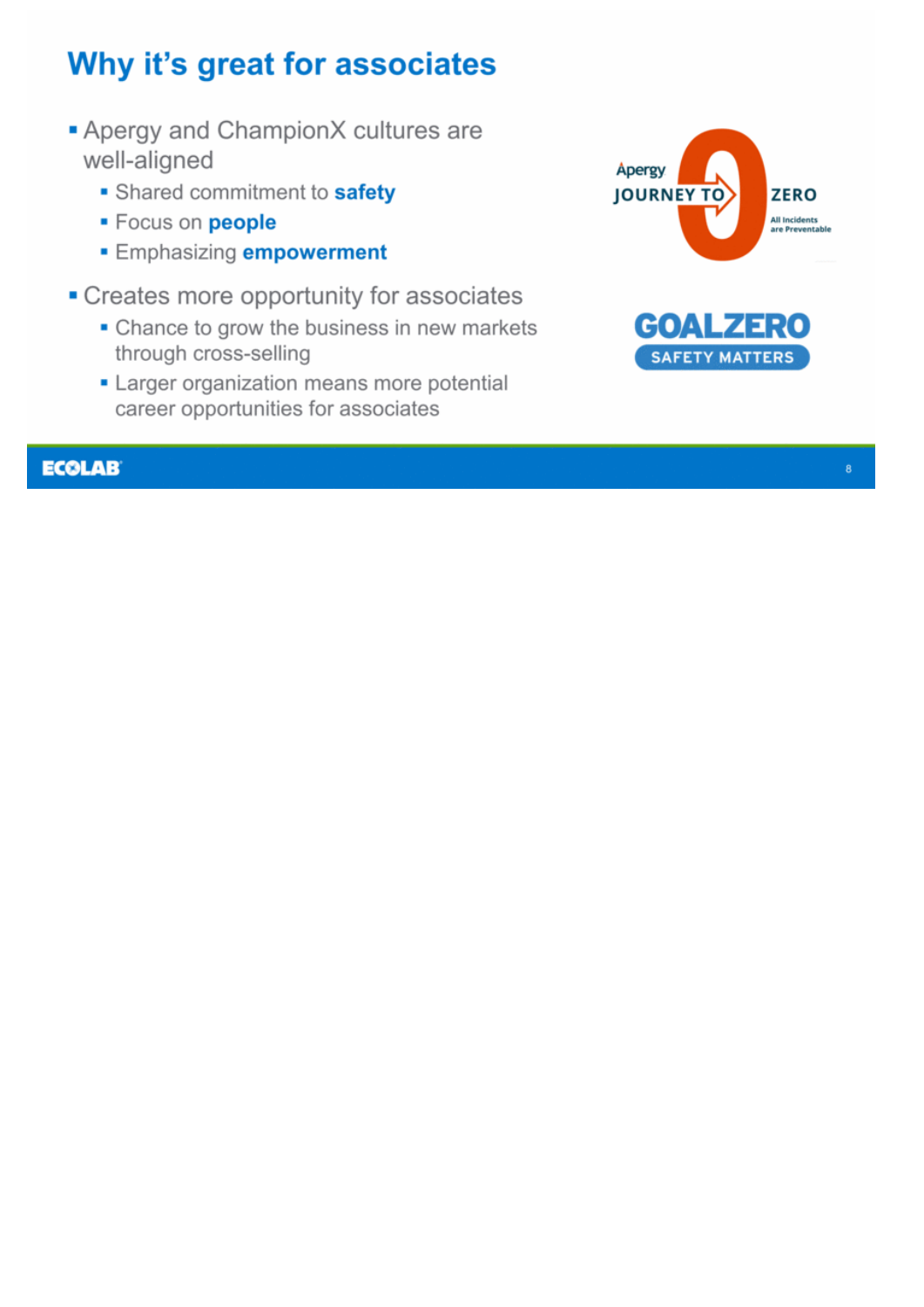## **What's next**

#### **Management Separation Operational Separation Spin-Off and Merge** Dec 2019 - Feb 2020 August 2019 By End of Q2 Separate Upstream and Legal entities operational and Begin integration planning ×. ٠ × Downstream organizations transacting Complete spin-off of × • Internal reporting and planning • ChampionX and Ecolab assets ChampionX aligned to new structure separated into respective legal • Complete merger between entities ChampionX and Apergy Separate financial statements ٠ Begin integration process ٠ and business systems

### **Complete**

#### **ECOLAB**

### **In Process**

### **Coming in 2020**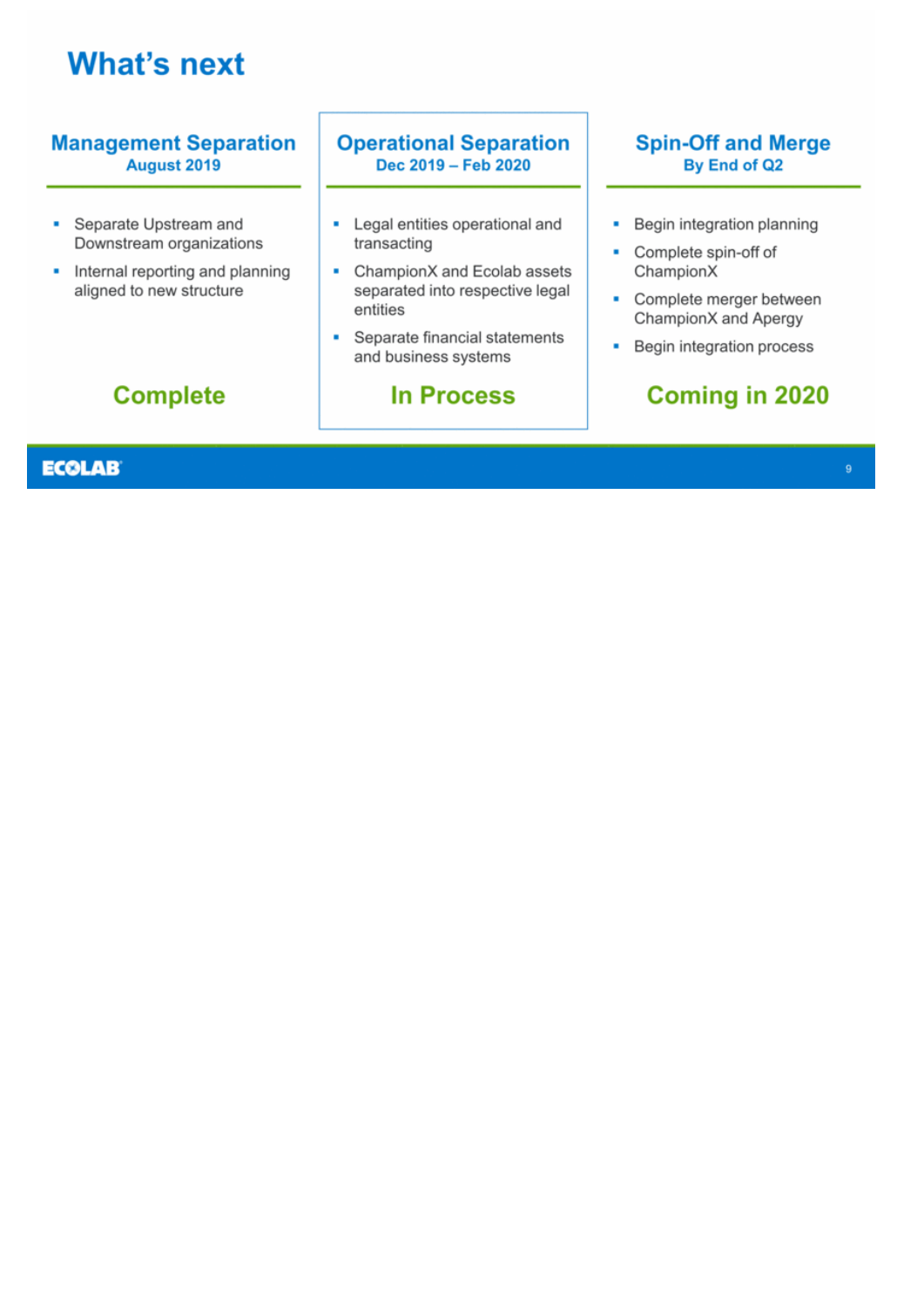# What does this mean for the F2 project?

- . No changes to the PMO team or to the timing of operational separation waves
- Decisions made earlier about manufacturing facilities and product transfer plans remain the same
- Intercompany agreements will remain in place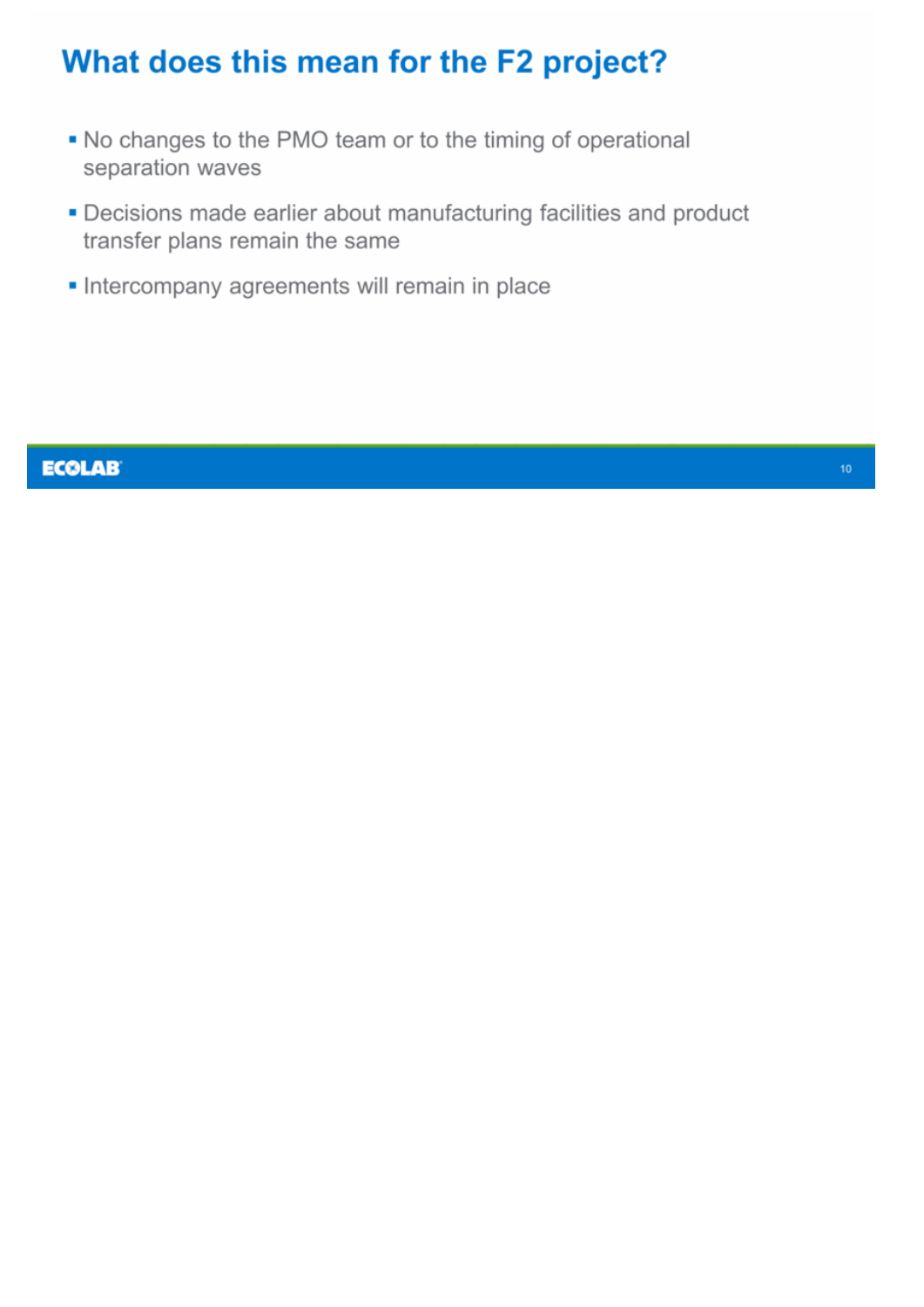## **Next steps**

- Successfully complete Wave 2 and Wave 3 operational separation no change in timing
- . PMO will work with each function to assess what changes post-Wave 3 operation separation given potential change to legal separation timeline
- . Need your help cascading these messages to your teams and ensuring they remain focused on Wave 2 cutover - which is 13 days from now